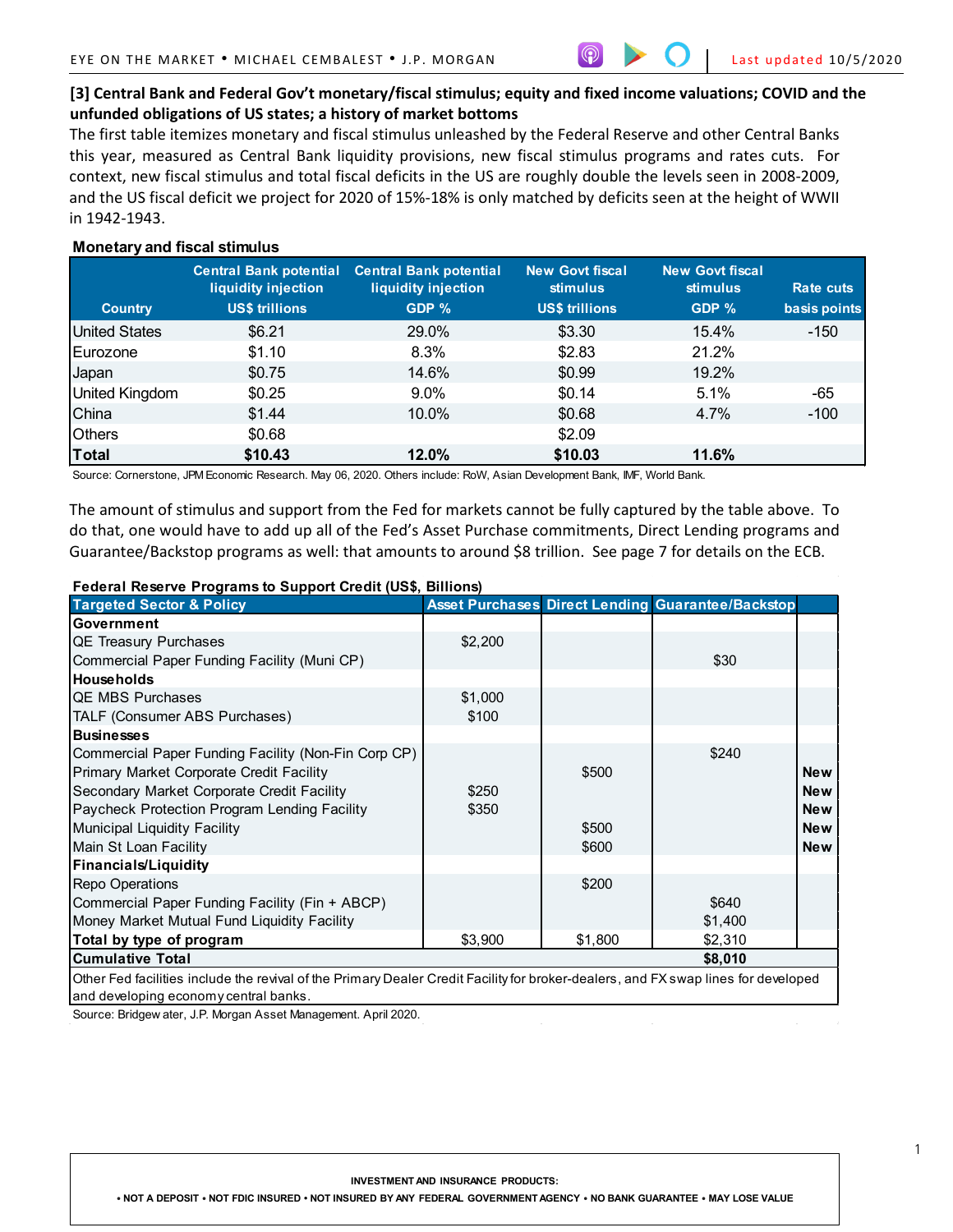**Measuring the Fed's ability to alleviate a credit crunch.** Spread increases were in many cases much smaller than in 2008, which reflects improvements in the plumbing and capitalization of the banking sector. Furthermore, the explosion of Fed liquidity this time around contributed to substantial rallies in spread markets. The table shows the % of spread widening that has been recovered so far.

## **Faster growth in the money supply this time around**





Source: St Louis Fed, J.P. Morgan Asset Management. September 21, 2020.

**Recovery from peak spread since January**

| <b>Spread</b>                                          | % recovered |
|--------------------------------------------------------|-------------|
| AAA asset backed credit card - Treasury                | 99%         |
| US asset backed commercial paper - 3 month Treasury    | 99%         |
| AAA asset backed prime auto - Treasury                 | 98%         |
| 3 month LIBOR - 3 month forward Fed Funds rate         | 97%         |
| AAA asset backed CMBS - Treasury                       | 96%         |
| 3 month LIBOR - 3 month Treasury (TED spread)          | 94%         |
| Financial investment grade corporates - Treasury       | 84%         |
| US investment grade corporates - Treasury              | 82%         |
| Non Financial investment grade corporates - Treasury   | 81%         |
| Leveraged loan price index                             | 81%         |
| US High Yield corporates - Treasury                    | 74%         |
| Emerging markets dollar denominated bonds - Treasury   | 69%         |
| Fixed rate preferred securities option adjusted spread | 68%         |
| 30 year fixed rate mortgage - 10 year Treasury         | 64%         |
| US BB - BBB corporates                                 | 62%         |

Source: Bloomberg. October 02, 2020.

#### Below, we show four spread markets with the weakest recoveries relative to pre-COVID conditions.

#### energ 200 400 600 800 1,000 1,200 1,400 1,600 1,800 2,000 2,200 '95 '97 '99 '01 '03 '05 '07 '09 '11 '13 '15 '17 '19 Source: Bloomberg, J.P. Morgan HY Team. October 02, 2020. **US high yield corporate bond spreads** JPDFHYI index spread versus Treasury, basis points

**Fixed rate preferred securities option adjusted spread** P0P1 index, basis points



# **30 year fixed rate mortgage - 10 year Treasury**



'05 '06 '07 '08 '09 '10 '11 '12 '13 '14 '15 '16 '17 '18 '19 '20 Source: Bloomberg, J.P. Morgan. October 02, 2020.

### **Leveraged loan price index** SPBDALB index



2000 2002 2004 2006 2008 2010 2012 2014 2016 2018 2020 Source: S&P/LSTA, Bloomberg. October 04, 2020.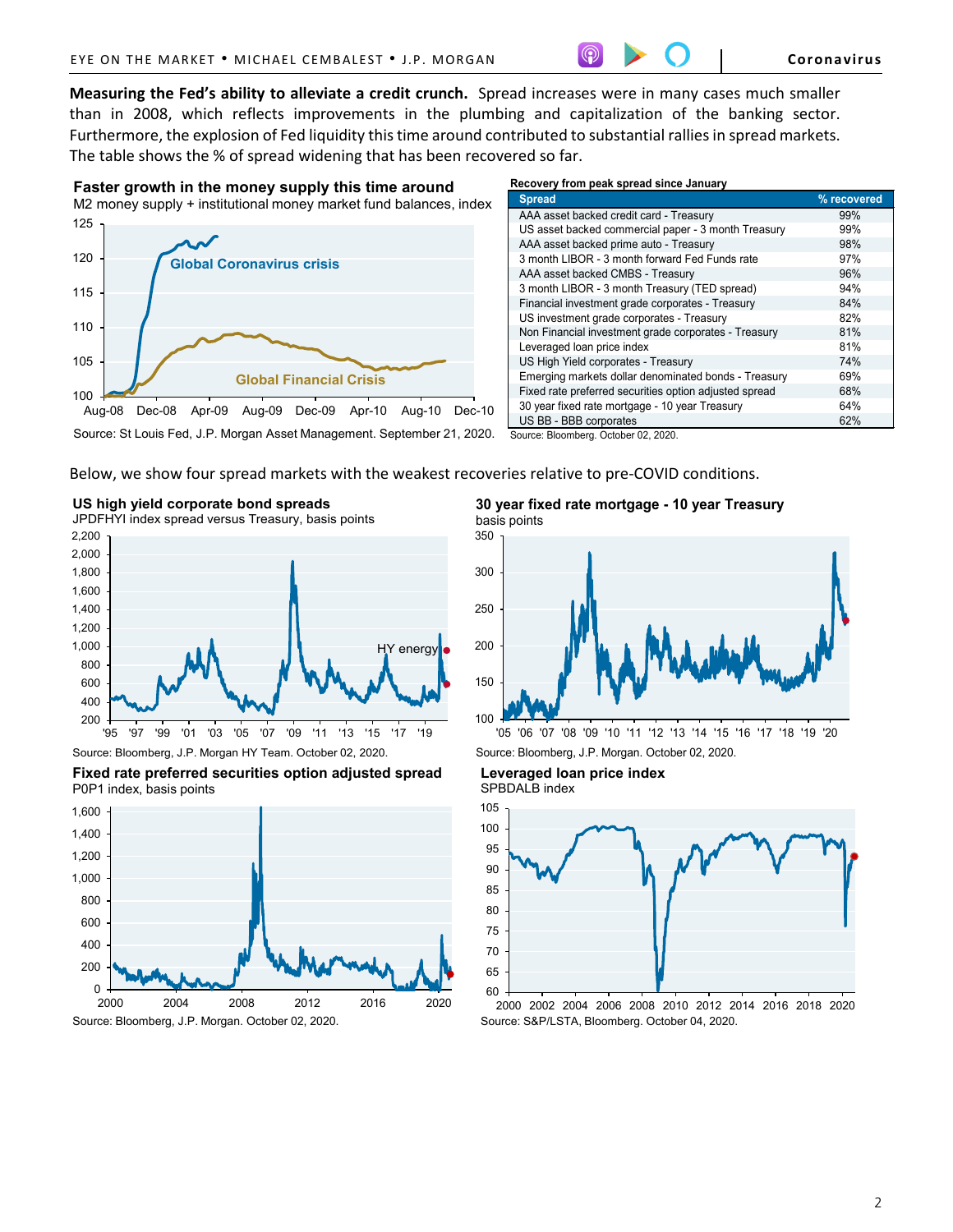## **Equities**

**Valuations[1](#page-2-0) .** The first two charts below show P/E ratios relative to 2021 consensus earnings, which we believe is a more useful way to think about valuation.

#### **S&P 500 price/earnings**





Source: Bloomberg, J.P. Morgan. October 02, 2020.

The P/E ratios shown above are based on consensus earnings forecasts for 2021, which so far have declined by ~20% since February 1, and which are still around or slightly below 2019 actual levels. As a result, the P/E ratios above are understated if 2021 earnings undershoot the levels shown below.

### **S&P 500 2021 EPS forecasts**

 $\overline{a}$ 



#### **Stoxx Europe 600 2021 EPS forecasts**



Source: Datastream, J.P. Morgan. September 30, 2020.

<span id="page-2-0"></span> $1$  Our Europe P/E chart starts in 2006. Before 2006, IFRS required European companies to amortize goodwill, and the amounts involved were at times substantial. As a result, pre-2006 P/E multiples for Europe are not exactly comparable to post-2006 multiples.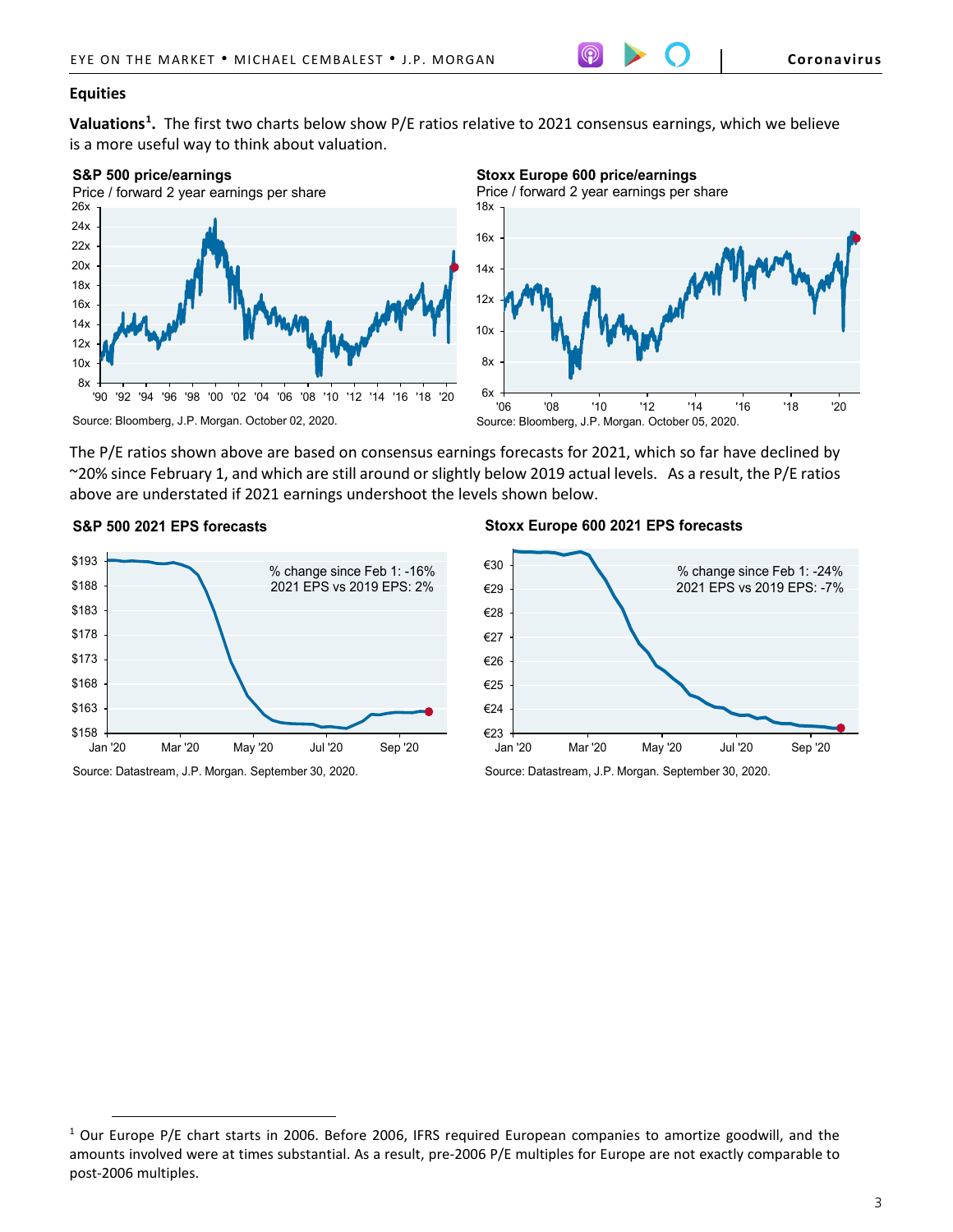You can also see the impact of ample liquidity on rising P/E multiples of COVID "victim" sectors (gold line and bars in the charts below). The performance of the resilient blue sectors makes sense to me, and they represent around 2/3 of S&P 500 market cap. But the recovery of the victim sectors is pricing in an even more rapid recovery than the one occurring now, and suggests that many investors are searching for any possible return now that cash and bond yields have been eviscerated (again) by the Fed.

## **YTD S&P 500 sector returns**



Source: Factset, J.P. Morgan Asset Management. September 21, 2020.

**Change in P/E since January 1**

P/E based on consensus 2021 forward EPS, median company



Source: Factset, J.P. Morgan Asset Management. September 22, 2020.

## **Valuation dispersion and the opportunity for stock pickers**

In March there was a large spike in pairwise stock correlations, and in the dispersion of valuations across the entire market and within sectors. A spike can either mean a huge greed-based valuation gap between the most expensive stocks and the rest (i.e., tech bubble in 1999), or a huge fear-based valuation gap between the cheapest stocks and the market (i.e., recent selloff in airlines, cruise ships, energy and other distressed cyclicals). These valuations are based on pre-virus expectations, a lot of which will change due to changes in consumption, possible changes in buyback policy subject to bailout provisions and other lingering effects of the virus. Even so, market pricing is creating opportunities for investors to underwrite business models at some of the lowest valuations on record.





**Spread of cheapest versus most expensive stocks within each industry,** (forward P/E of most expensive stocks -forward P/E of cheapest stocks) / forward P/E of market

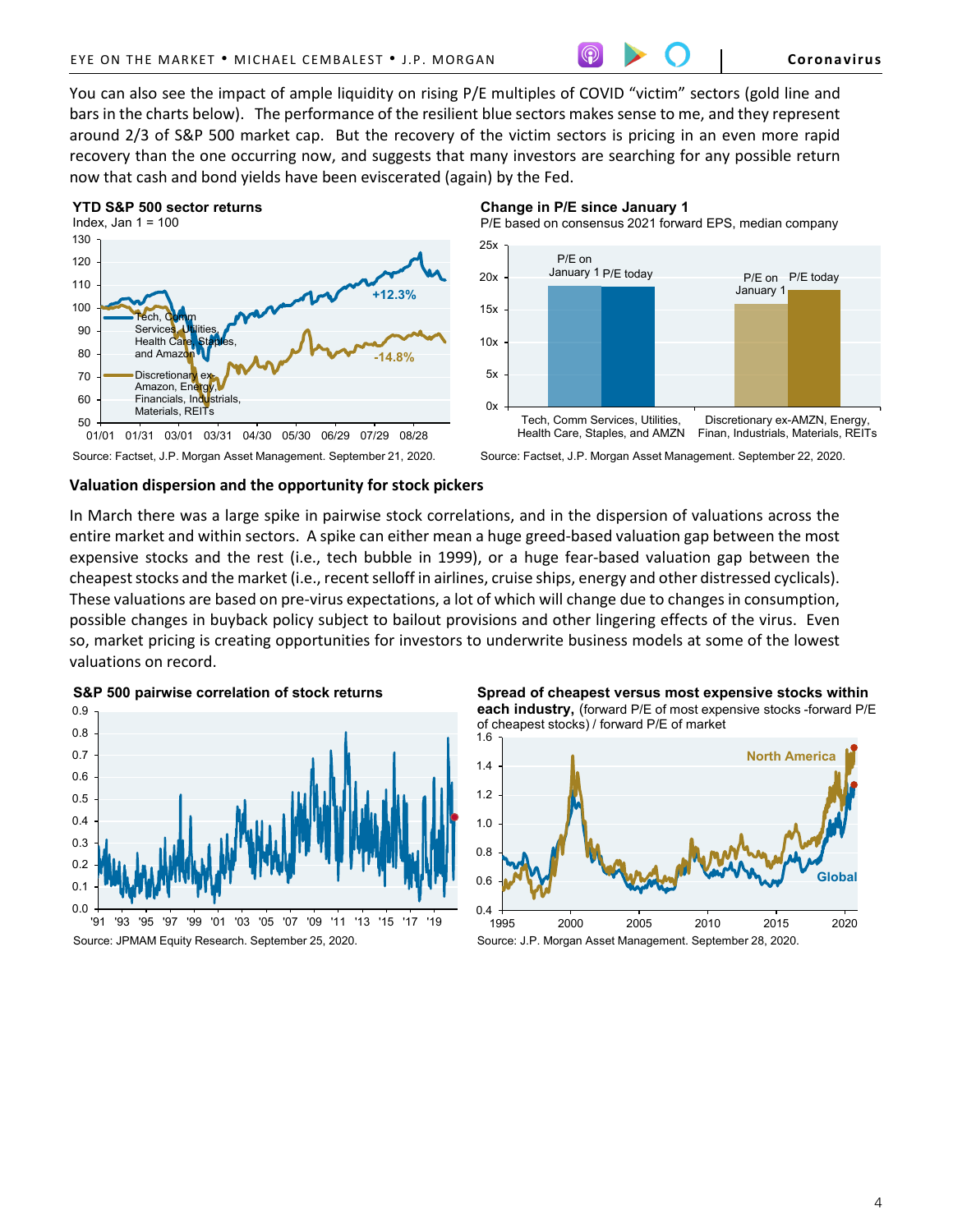## **Special topics: COVID's impact on state finances and the Chapter 9 debate**

In our May  $4<sup>th</sup>$  Eye on the Market, we analyzed the potential impact of COVID on state unfunded obligations due to falling discount rates, falling revenue collections and falling portfolio valuations. Estimated COVID impacts were small for less indebted states, and larger for more highly indebted states, as you would expect. The first few bars on the left appear unsustainable from a long term public policy perspective, but this was the case before COVID as well. As a reminder, this analysis focuses on state resource adequacy for meeting unfunded long-term obligations, and is separate from the question of whether rainy day funds plus the Fed's new Municipal Liquidity Facility are adequate to fund 2020 state operating deficits.

### **The cost of unfunded pensions and retiree healthcare as a % of state revenues**

% of state revenues required to pay the sum of interest on net direct debt, the state's share of unfunded pension and retiree healthcare liabilities, and defined contribution plan payments



Source: J.P. Morgan Asset Management, State Annual Financial Reports, Moody's. FY 2017. April 29, 2020.

**Since we began this project in 2014, we have argued that states should have access in emergency to Chapter 9 bankruptcy provisions, for the following reasons:** fair treatment of all creditors, particularly across generations of workers; the ability to make choices regarding allocations to bondholders, retirees and discretionary spending on infrastructure/education in a way that balances the needs of all state constituents in case of dire fiscal distress; and to avoid what Federalists argue is an **unconstitutional irrevocable obligation** due by the state, whose existence is proscribed by the Federal bankruptcy code.

There's a "State's Rights" argument as well (see contrasting views in the *Eye on the Market*), but I'm a Federalist on this issue and agree with former FDIC Chairman William Isaac who said this in 2016 when discussing Illinois:

"The city of Chicago and the state of Illinois should act now to restructure their liabilities and put the fiscal mess behind them. This can be accomplished by utilizing Chapter 9 and other tools Congress just gave Puerto Rico. The process would entail about two years of unpleasant headlines, but the city and the state will rebound far sooner and less painfully than if they stay on their current paths".

Isaac's comments were not the first on the need for Chapter 9 for states. Legal scholars at the University of Chicago began writing about it in the early 1990's, and U Penn Law Professor and bankruptcy expert David Skeel<sup>[2](#page-4-0)</sup> has been writing about the need for Chapter 9 for states for over a decade.

 $\overline{a}$ 

<span id="page-4-0"></span><sup>2</sup> David has also published a must-read article on the need to **flatten the bankruptcy curve given the massive wave of corporate bankruptcies expected to occur**. Critical needs include allowing simultaneous prepackaged bankruptcies, government provision of DIP financing to failing firms and a lot more temporary bankruptcy judges. "*Bankruptcy and the Coronavirus*", David Skeel (U Penn), Brookings Economic Studies, April 2020.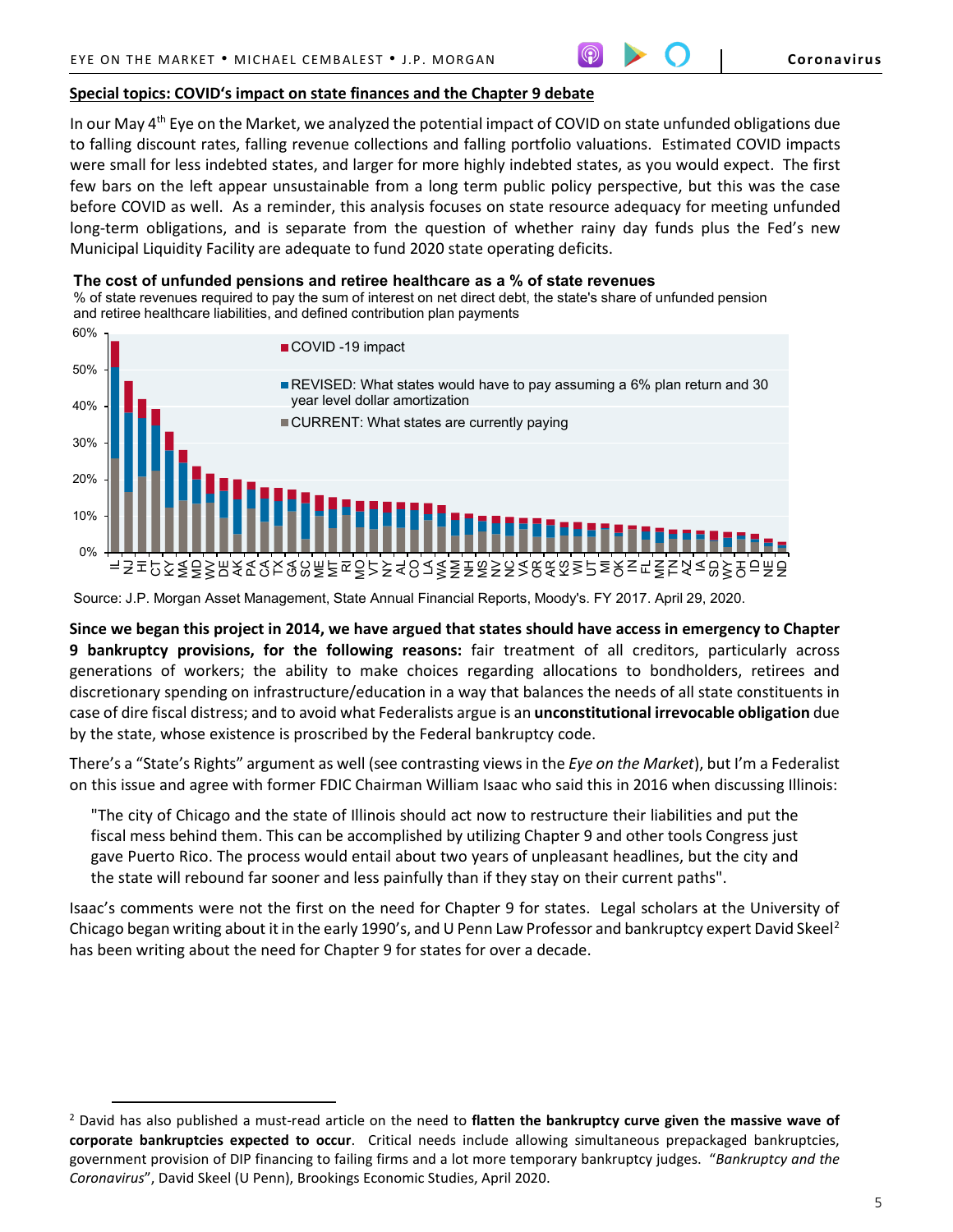#### **Special focus: what is the ECB doing?**

In June the ECB expanded its Pandemic Emergency Purchase Program (PEPP) from €750 billion to €1,350 billion. The ECB announced the Pandemic Emergency Purchase Program (PEPP) back in March, when it agreed to buy up to €750 billion in public and private-sector securities until the end of the year. This program complements the Asset Purchase Program (APP), which has also been further expanded by €120 billion.

In addition, the ECB agreed to further ease the conditions of its TLTRO III program (targeted longer term refinancing operations), which provides banks long-term financing at attractive rates. For the period between June 2020 and June 2021, banks meeting their lending targets can borrow from the ECB at -1%, which corresponds to a -0.5% net interest margin for the ECB. Moreover, to further enhance lending, the ECB has announced a new series of seven refinancing operations (LTRO) with maturities of around one year at -0.25%. Unlike in the past, when ECB liquidity was mainly used by peripheral countries to offset credit crunches faced by the weakest banks, today banks in both EU core and peripheral countries are taking advantage of the ECB's attractive lending terms. Banks are likely to use the ECB's funds to provide government-guaranteed loans, making it possible for banks to lend with less risk while governments can avoid issuing bonds in the short term. Unlike in the US, where firms can receive grants and households receive direct cash transfers, the European model of providing stimulus through banks allows only entities that choose to borrow to receive access to credit, which must eventually be repaid.

| 2020 current and projected ECB Balance Sheet size - EUR billions |       |       |       |       |            |       |                                                                                                                                         |  |
|------------------------------------------------------------------|-------|-------|-------|-------|------------|-------|-----------------------------------------------------------------------------------------------------------------------------------------|--|
|                                                                  | 2018  | 2019  | 6-Jul | Sep   | <b>Dec</b> | Mar   | <b>Description</b>                                                                                                                      |  |
| Liquidity measures for banks                                     |       |       | 1,592 | 1,650 | 1,750      | 1,850 | Targeted longer-term refinancing operations and<br>bridging refinancing operations                                                      |  |
| Asset purchases                                                  |       |       | 3,179 | 3,663 | 4,153      | 4,513 |                                                                                                                                         |  |
| Pandemic Emergency Purchase Program                              |       |       | 366   | 750   | 1.150      |       | New Pandemic Emergency Asset Purchase<br>1,450 Programme of private & public sector securities, not<br>subject to the 33% issuer limit* |  |
| ABS and Covered Bonds Purchase Program                           |       |       | 316   | 323   | 329        | 332   | Existing Asset Purchase Programs, expanded by<br>-EUR 120 billion for COVID-19                                                          |  |
| Public Sector Purchase Program                                   |       |       | 2,242 | 2,318 | 2,387      | 2,435 |                                                                                                                                         |  |
| Corporate Bonds Purchase Program                                 |       |       | 255   | 272   | 287        | 296   |                                                                                                                                         |  |
| <b>Cash &amp; other securities</b>                               |       |       | 1,465 | 1,465 | l,465      | 1,465 |                                                                                                                                         |  |
| <b>Balance Sheet size</b>                                        | 4.669 | 4.644 | 6,236 | 6.778 | 7,368      | 7,828 |                                                                                                                                         |  |

Source: J.P. Morgan Securities. July 06, 2020. \*Maximum share of an issuer's outstanding securities that the ECB can buy.

As the chart below shows, ECB policy support led to a record level increase in loans to non-financial corporations in March/April.

#### **Euro area bank lending to non-financial corporations**

EUR billions, monthly flows



Source: European Central Bank. July 2020.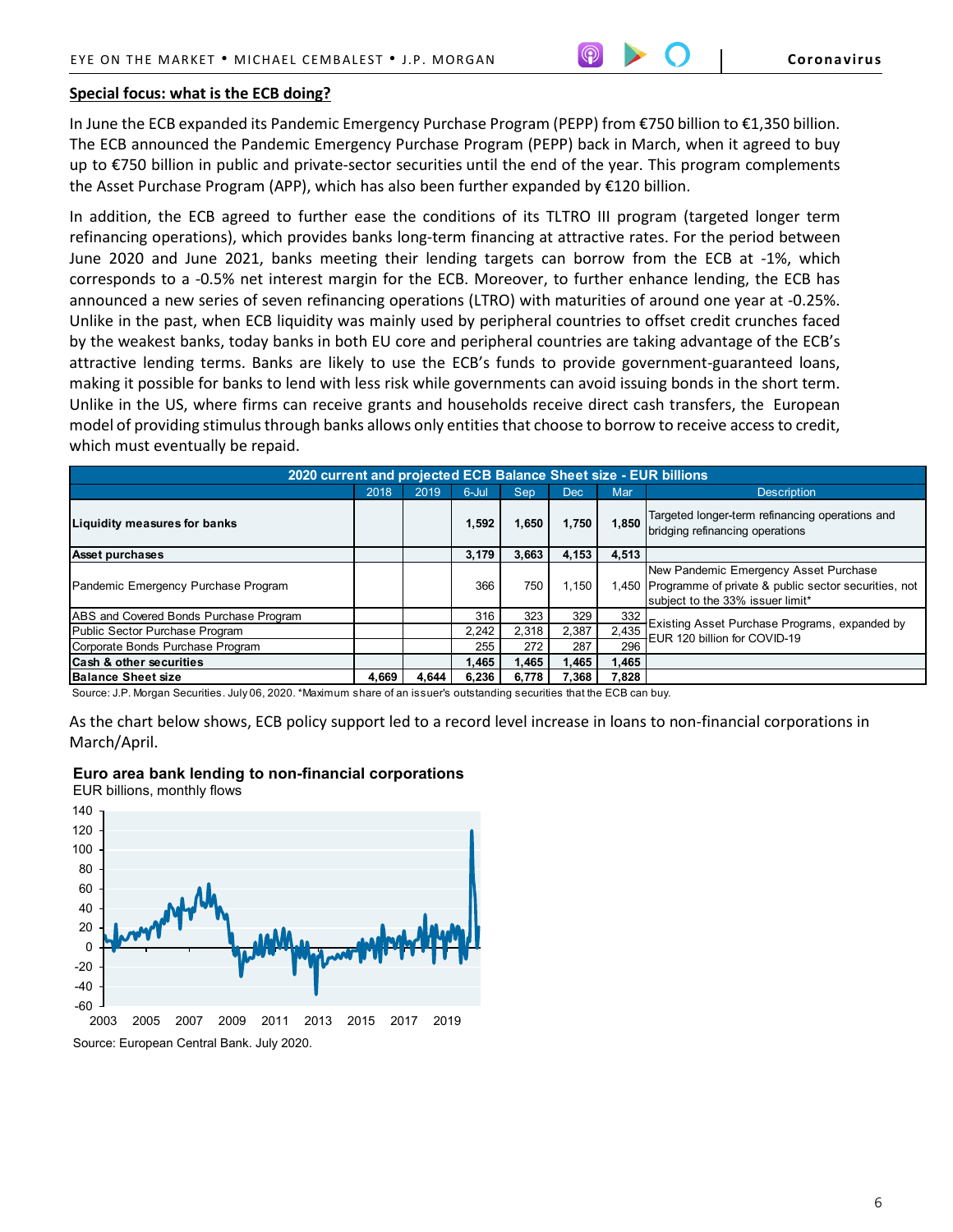## **Special focus: what are European Governments doing?**

Following a long negotiation, on July 21st the EU has reached an agreement on both the recovery fund and the budget settlement for 2021-2027. The European Commission will borrow €750 billion on behalf of the European Union, of which €390 billion will be provided in the form of grants to member states most affected by the pandemic and €360 billion will be made available as loans. Back in May, France and Germany proposed to split the recovery fund between €500 billion in grants and €250 billion in loans. The shift in the composition of the recovery fund, with a higher allocation to loans, has been an important element that lead more conservative member states (like the Netherlands, Austria, Denmark, and Sweden) and higher debt countries (Southern Europe) to agree on the deal. Moreover, member states agreed to insert "an emergency brake" to temporarily stop transfers of money from the recovery fund if an EU state was seen as not meeting reform conditions tied to the money.

These funds will add to the European Commission €1.1 trillion long term budget and to the €540 billion package endorsed in April to provide, mainly in the form of loans, a safety net for workers, businesses and member states. To finance the necessary investments, the Commission will issue bonds on the financial markets on behalf of the European Union; the funds will be channeled through EU programs and will be repaid through EU revenues between 2029 and 2058. The Commission proposed to finance part of the repayment of the funds raised through a series of new taxes, including a carbon tax, a digital tax and a tax on non-recycled plastics and to prioritize investments in climate change and digital transformation.

The proposal marks an important advance on the future of the European Union and greater burden-sharing, reducing the pressure on the ECB to keep the monetary union afloat. However, its slow speed of implementation (as funds will be disbursed only in the fall) has raised concerns over the already limited European response to the crisis. The first chart below shows how the hit to growth in the EU is similar to the US, but EU fiscal responses have been smaller so far. The recovery fund aims to help peripheral economies which have been damaged the most by the COVID-19 crisis. As the second chart shows, equities in Italy and Spain in May were trading at recordlow valuations compared to the rest of Europe and the Eurozone.



Source: Bridgewater . May 20, 2020. Excludes recovery fund.





Source: Bloomberg, J.P. Morgan Asset Management. October 2020.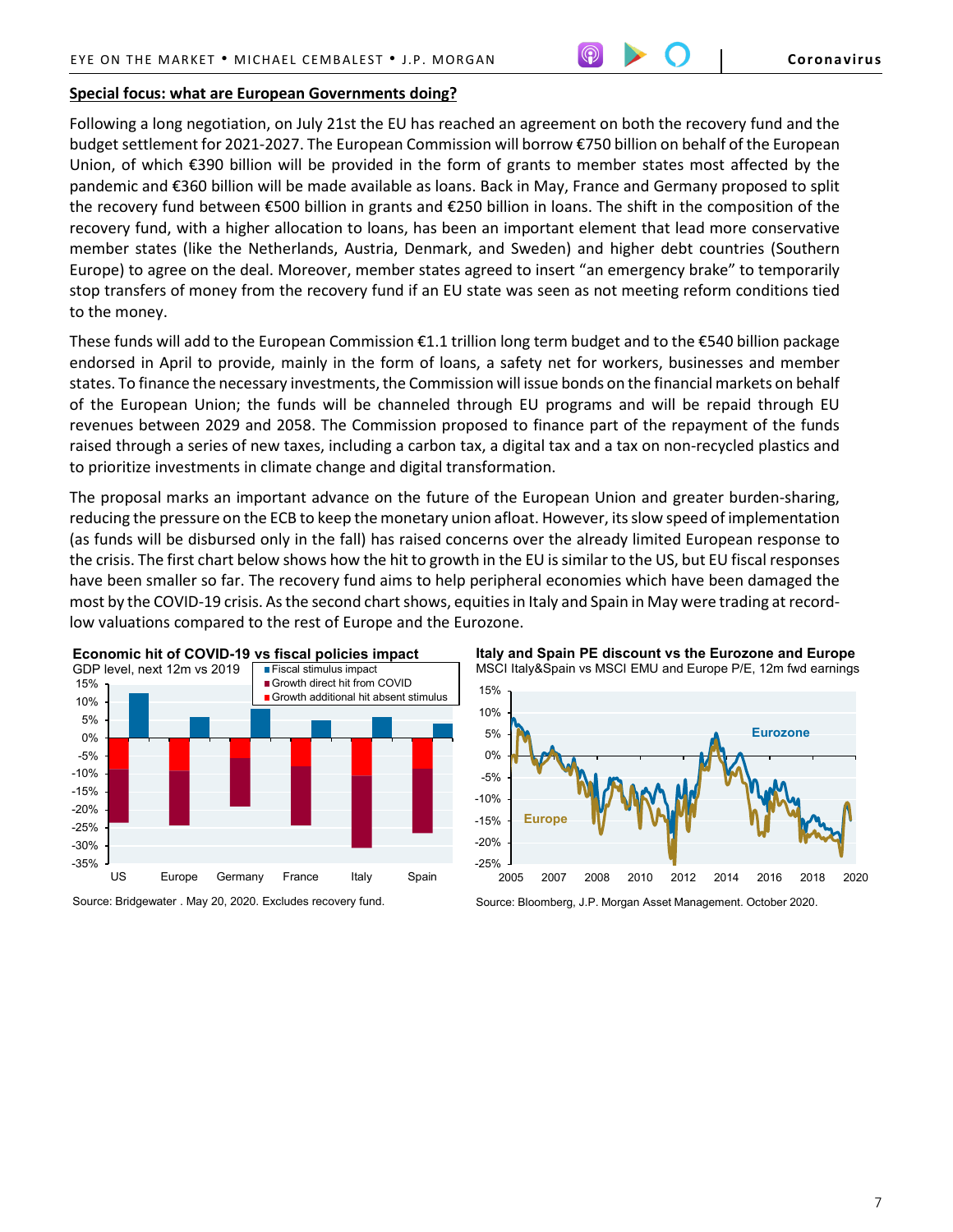## **Special topics: A history of market bottoms**

## **A history of asset prices bottoming before associated defaults, bank failures and delinquencies started to**

**improve.** In the first and third rows, spreads peaked well before defaults and delinquencies did; in the middle row, banks stocks bottomed long before bank failures stopped rising.







**The Great Depression: Equity market vs. bank** 



Source: Trepp, J.P. Morgan Securities LLC. 2020.

Source: FDIC, Bloomberg. 2020.



**CMBS spreads vs. delinquency rates: 2006 to 2014** AAA CMBS Spread (basis points)

**Financial crisis: Bank stocks vs. bank failures**



**Savings and Loan Crisis: Bank stocks vs. bank** 





**Leveraged Loan prices vs. defaults: 2006 to 2011**

Note: SCA in the financial crisis stock price chart refers to the implementation of the 2009 Supervisory Capital Assessment Program on US banks.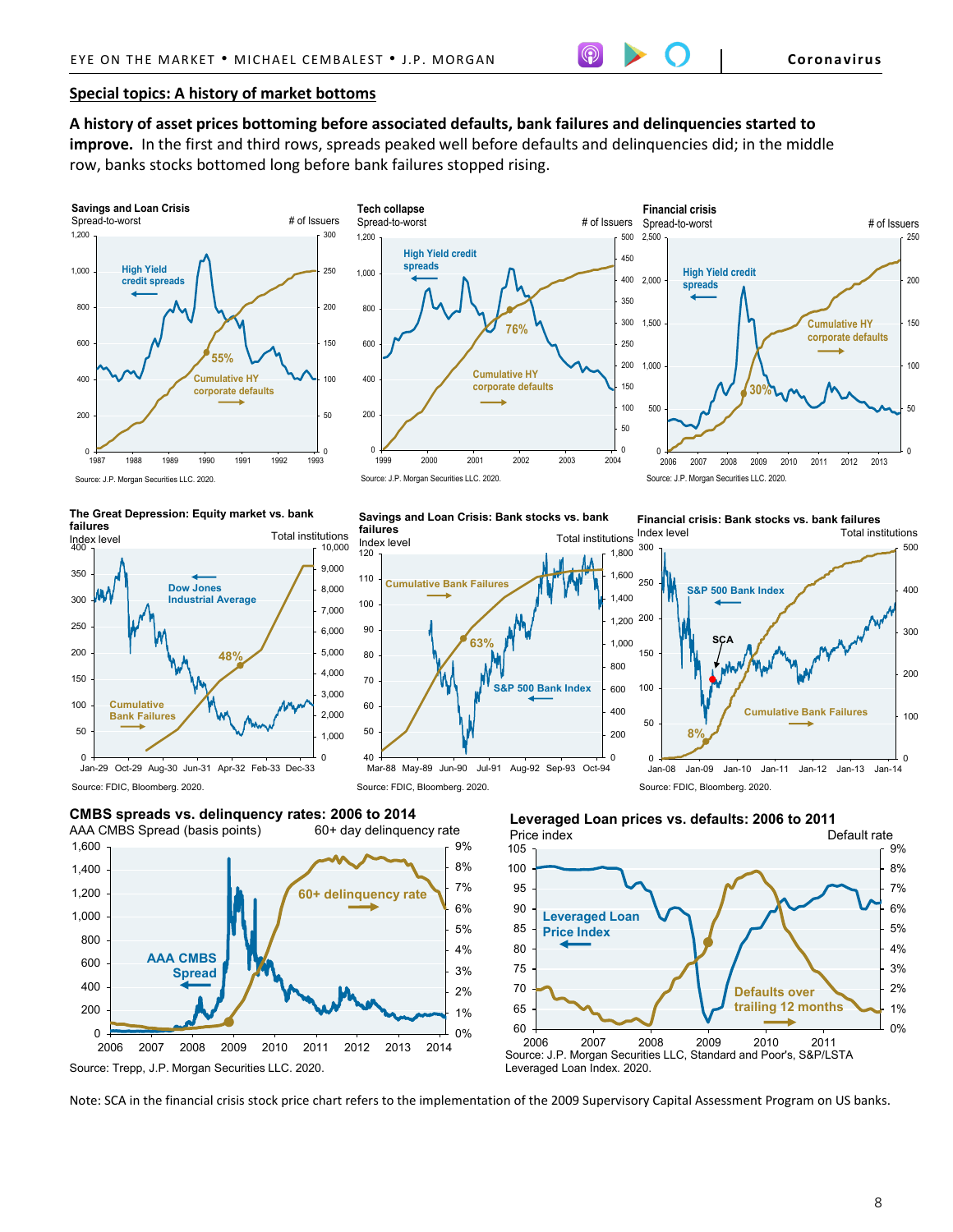**Some history of unemployment as a lagging indicator for investors, both in the US and in Europe**. When the bottom does occur, I expect it to be consistent with prior cycles in the US and Europe in which markets bottomed well before unemployment levels started to decline. Look at the stagflation era of the 1970's; equities bottomed when unemployment was just starting to *rise*. The tech collapse, in which peak unemployment closely coincided with the market bottom, was the exception.

#### **1970's stagflation crisis**

4.5% 5.0% 5.5% 6.0% 6.5% 7.0% 7.5% 8.0% 8.5% 9.0% 65 70 75 80 85 90 95 100 105 110 1973 1974 1975 1976 1977 1978 **S&P 500 Level Unemployment rate** Index level  $(30$ -day moving average) Source: Bloomberg, BLS. 2020.







Source: Bloomberg, Federal Reserve Bank of St. Louis. 2020.

 $\begin{bmatrix} 1 \\ 1 \end{bmatrix}$ 170 **1980's inflation / housing crisis** Unemployment rate Index level (30-day moving average) Unemployment rate





Source: Bloomberg, BLS. 2020.



**European equities and unemployment rate during global**  financial crisis, Index level

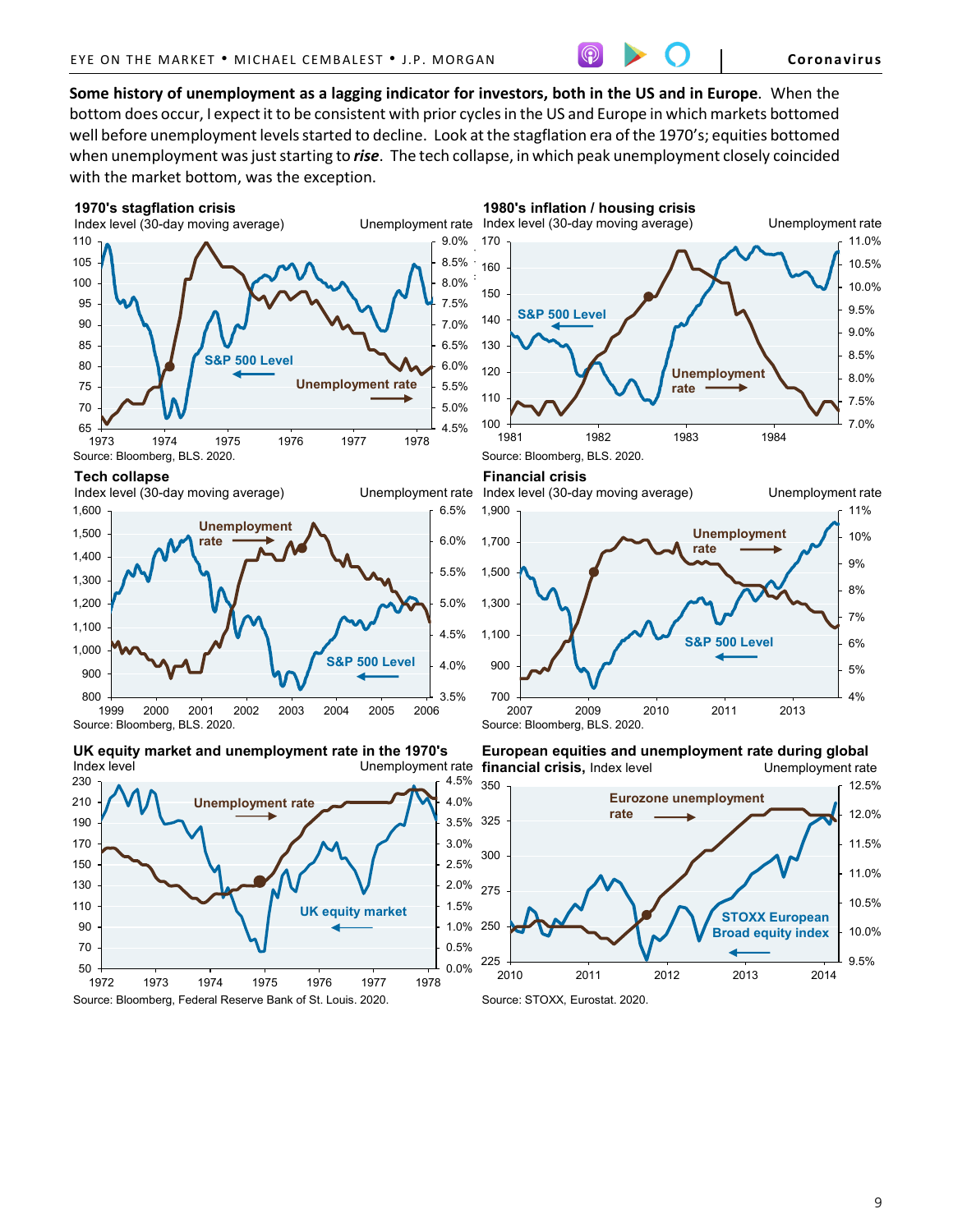#### **Equities vs the recovery in GDP: on average, equities lead the GDP rebound by 4-8 months**



#### **This final table summarizes the results of all of our market bottom analyses**

#### **Market appreciation during times of ample economy-wide distress**

| <b>Date</b> | <b>Market</b>      | <b>Rallied By From</b> |                      | <b>Before</b>        | <b>Action</b>                      |
|-------------|--------------------|------------------------|----------------------|----------------------|------------------------------------|
| 1932        | Dow Jones          | 67%                    | Lowest Level         | <b>Bank Failures</b> | Reached 75% of eventual total      |
| 1957        | US Equities        | 4%                     | Lowest Level         | <b>GDP</b>           | <b>Bottomed</b>                    |
| 1974        | US Equities        | 25%                    | Lowest Level         | <b>GDP</b>           | <b>Bottomed</b>                    |
| 1974        | US Equities        | 35%                    | Lowest Level         | Unemployment         | Peaked                             |
| 1982        | US Equities        | 26%                    | Lowest Level         | <b>GDP</b>           | <b>Bottomed</b>                    |
| 1983        | US Equities        | 27%                    | Lowest Level         | Unemployment         | Peaked                             |
| 1990        | US High Yield      | 350 bps                | Widest Spread        | HY Defaults          | Reached 75% of eventual total      |
| 1990        | S&P Bank Index     | $90\%$                 | Lowest Level         | <b>Bank Failures</b> | Reached 75% of eventual total      |
| 2002        | US High Yield      | 0 bps                  | Widest Spread        | HY Defaults          | Reached 75% of eventual total      |
| 2003        | <b>US Equities</b> | 17%                    | Lowest Level         | Unemployment         | Peaked                             |
| 2008        | US High Yield      | 1177 $bps$             | <b>Widest Spread</b> | <b>HY Defaults</b>   | Reached 75% of eventual total      |
| 2009        | <b>US Equities</b> | 24%                    | Lowest Level         | <b>GDP</b>           | <b>Bottomed</b>                    |
| 2009        | S&P Bank Index     | 180%                   | Lowest Level         | <b>Bank Failures</b> | Reached 75% of eventual total      |
| 2009        | AAA CMBS           | $975$ bps              | <b>Widest Spread</b> | Deliquency rates     | Reached 75% of max deliquency rate |
| 2009        | Leveraged Loans    | 6%                     | Lowest Level         | <b>Defaults</b>      | Reached 75% of max default rate    |
| 2009        | US Equities        | 33%                    | Lowest Level         | Unemployment         | Peaked                             |
| 2012        | European Equities  | 33%                    | Lowest Level         | Unemployment         | Peaked                             |

Sources: Spreads measured in basis points. STOXX, Eurostat, FDIC, Bloomberg, J.P. Morgan Securities, BLS, Trepp, Standard & Poor's, S&P/LSTA Leveraged Loan Index , BEA, Shiller , JPMAM. 2020.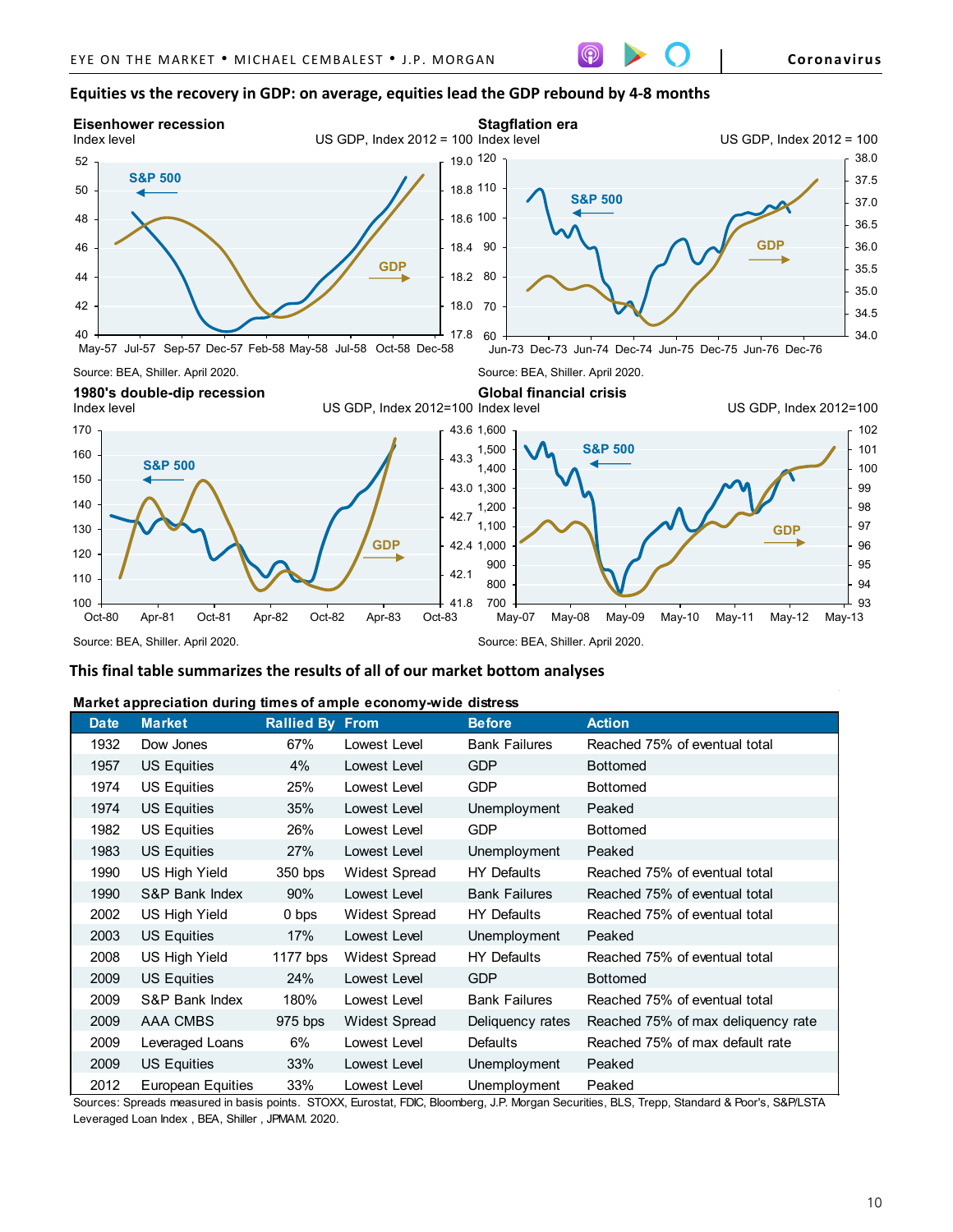

#### **IMPORTANT INFORMATION**

The views, opinions and estimates expressed herein constitute Michael Cembalest's judgment based on current market conditions and are subject to change without notice. Information herein may differ from those expressed by other areas of J.P. Morgan. This information in no way constitutes J.P. Morgan Research and should not be treated as such.

The views contained herein are not to be taken as advice or a recommendation to buy or sell any investment in any jurisdiction, nor is it a commitment from J.P. Morgan or any of its subsidiaries to participate in any of the transactions mentioned herein. Any forecasts, figures, opinions or investment techniques and strategies set out are for information purposes only, based on certain assumptions and current market conditions and are subject to change without prior notice. All information presented herein is considered to be accurate at the time of production. This material does not contain sufficient information to support an investment decision and it should not be relied upon by you in evaluating the merits of investing in any securities or products. In addition, users should make an independent assessment of the legal, regulatory, tax, credit and accounting implications and determine, together with their own professional advisers, if any investment mentioned herein is believed to be suitable to their personal goals. Investors should ensure that they obtain all available relevant information before making any investment. It should be noted that investment involves risks, the value of investments and the income from them may fluctuate in accordance with market conditions and taxation agreements and investors may not get back the full amount invested. Both past performance and yields are not reliable indicators of current and future results.

Non-affiliated entities mentioned are for informational purposes only and should not be construed as an endorsement or sponsorship of J.P. Morgan Chase & Co. or its affiliates.

#### **For J.P. Morgan Asset Management Clients:**

J.P. Morgan Asset Management is the brand for the asset management business of JPMorgan Chase & Co. and its affiliates worldwide.

To the extent permitted by applicable law, we may record telephone calls and monitor electronic communications to comply with our legal and regulatory obligations and internal policies. Personal data will be collected, stored and processed by J.P. Morgan Asset Management in accordance with our privacy policies a[t https://am.jpmorgan.com/global/privacy.](https://am.jpmorgan.com/global/privacy)

#### **ACCESSIBILITY**

For U.S. only: If you are a person with a disability and need additional support in viewing the material, please call us at 1-800-343-1113 for assistance. This communication is issued by the following entities:

In the United States, by J.P. Morgan Investment Management Inc. or J.P. Morgan Alternative Asset Management, Inc., both regulated by the Securities and Exchange Commission; in Latin America, for intended recipients' use only, by local J.P. Morgan entities, as the case may be.; in Canada, for institutional clients' use only, by JPMorgan Asset Management (Canada) Inc., which is a registered Portfolio Manager and Exempt Market Dealer in all Canadian provinces and territories except the Yukon and is also registered as an Investment Fund Manager in British Columbia, Ontario, Quebec and Newfoundland and Labrador. In the United Kingdom, by JPMorgan Asset Management (UK) Limited, which is authorized and regulated by the Financial Conduct Authority; in other European jurisdictions, by JPMorgan Asset Management (Europe) S.à r.l. In Asia Pacific ("APAC"), by the following issuing entities and in the respective jurisdictions in which they are primarily regulated: JPMorgan Asset Management (Asia Pacific) Limited, or JPMorgan Funds (Asia) Limited, or JPMorgan Asset Management Real Assets (Asia) Limited, each of which is regulated by the Securities and Futures Commission of Hong Kong; JPMorgan Asset Management (Singapore) Limited (Co. Reg. No. 197601586K), which this advertisement or publication has not been reviewed by the Monetary Authority of Singapore; JPMorgan Asset Management (Taiwan) Limited; JPMorgan Asset Management (Japan) Limited, which is a member of the Investment Trusts Association, Japan, the Japan Investment Advisers Association, Type II Financial Instruments Firms Association and the Japan Securities Dealers Association and is regulated by the Financial Services Agency (registration number "Kanto Local Finance Bureau (Financial Instruments Firm) No. 330"); in Australia, to wholesale clients only as defined in section 761A and 761G of the Corporations Act 2001 (Commonwealth), by JPMorgan Asset Management (Australia) Limited (ABN 55143832080) (AFSL 376919). For all other markets in APAC, to intended recipients only.

#### **For J.P. Morgan Private Bank Clients:**

#### **ACCESSIBILITY**

J.P. Morgan is committed to making our products and services accessible to meet the financial services needs of all our clients. Please direct any accessibility issues to the Private Bank Client Service Center at 1-866-265-1727.

#### **LEGAL ENTITY, BRAND & REGULATORY INFORMATION**

In the **United States**, bank deposit accounts and related services, such as checking, savings and bank lending, are offered by **JPMorgan Chase Bank, N.A.**  Member FDIC. **JPMorgan Chase Bank, N.A.** and its affiliates (collectively "JPMCB") offer investment products, which may include bank-managed investment accounts and custody, as part of its trust and fiduciary services. Other investment products and services, such as brokerage and advisory accounts, are offered through **J.P. Morgan Securities LLC** ("JPMS"), a member of FINRA and SIPC. Annuities are made available through Chase Insurance Agency, Inc. (CIA), a licensed insurance agency, doing business as Chase Insurance Agency Services, Inc. in Florida. JPMCB, JPMS and CIA are affiliated companies under the common control of JPMorgan Chase & Co. Products not available in all states.

In **Luxembourg,** this material is issued by **J.P. Morgan Bank Luxembourg S.A. (JPMBL)**, with registered office at European Bank and Business Centre, 6 route de Treves, L-2633, Senningerberg, Luxembourg. R.C.S Luxembourg B10.958. Authorised and regulated by Commission de Surveillance du Secteur Financier (CSSF) and jointly supervised by the European Central Bank (ECB) and the CSSF. J.P. Morgan Bank Luxembourg S.A. is authorized as a credit institution in accordance with the Law of 5th April 1993. In the **United Kingdom**, this material is issued by **J.P. Morgan Bank Luxembourg S.A– London Branch**. Prior to Brexit,(Brexit meaning that the UK leaves the European Union under Article 50 of the Treaty on European Union, or, if later, loses its ability to passport financial services between the UK and the remainder of the EEA), J.P. Morgan Bank Luxembourg S.A– London Branch is subject to limited regulation by the Financial Conduct Authority and the Prudential Regulation Authority. Details about the extent of our regulation by the Financial Conduct Authority and the Prudential Regulation Authority are available from us on request. In the event of Brexit, in the UK, J.P. Morgan Bank Luxembourg S.A.– London Branch is authorised by the Prudential Regulation Authority, subject to regulation by the Financial Conduct Authority and limited regulation by the Prudential Regulation Authority. Details about the extent of our regulation by the Prudential Regulation Authority are available from us on request. In **Spain**, this material is distributed by **J.P. Morgan Bank Luxembourg S.A., Sucursal en España**, with registered office at Paseo de la Castellana, 31, 28046 Madrid, Spain. J.P. Morgan Bank Luxembourg S.A., Sucursal en España is registered under number 1516 within the administrative registry of the Bank of Spain and supervised by the Spanish Securities Market Commission (CNMV). In **Germany**, this material is distributed by **J.P. Morgan Bank Luxembourg S.A., Frankfurt Branch**, registered office at Taunustor 1 (TaunusTurm), 60310 Frankfurt, Germany, jointly supervised by the Commission de Surveillance du Secteur Financier (CSSF) and the European Central Bank (ECB), and in certain areas also supervised by the Bundesanstalt für Finanzdienstleistungsaufsicht (BaFin). In **Italy**, this material is distributed by **J.P. Morgan Bank Luxembourg S.A– Milan Branch**, registered office at Via Catena Adalberto 4, Milan 20121, Italy and regulated by Bank of Italy and the Commissione Nazionale per le Società e la Borsa (CONSOB). In the **Netherlands**, this material is distributed by **J.P. Morgan Bank Luxembourg S.A., Amsterdam Branch**, with registered office at World Trade